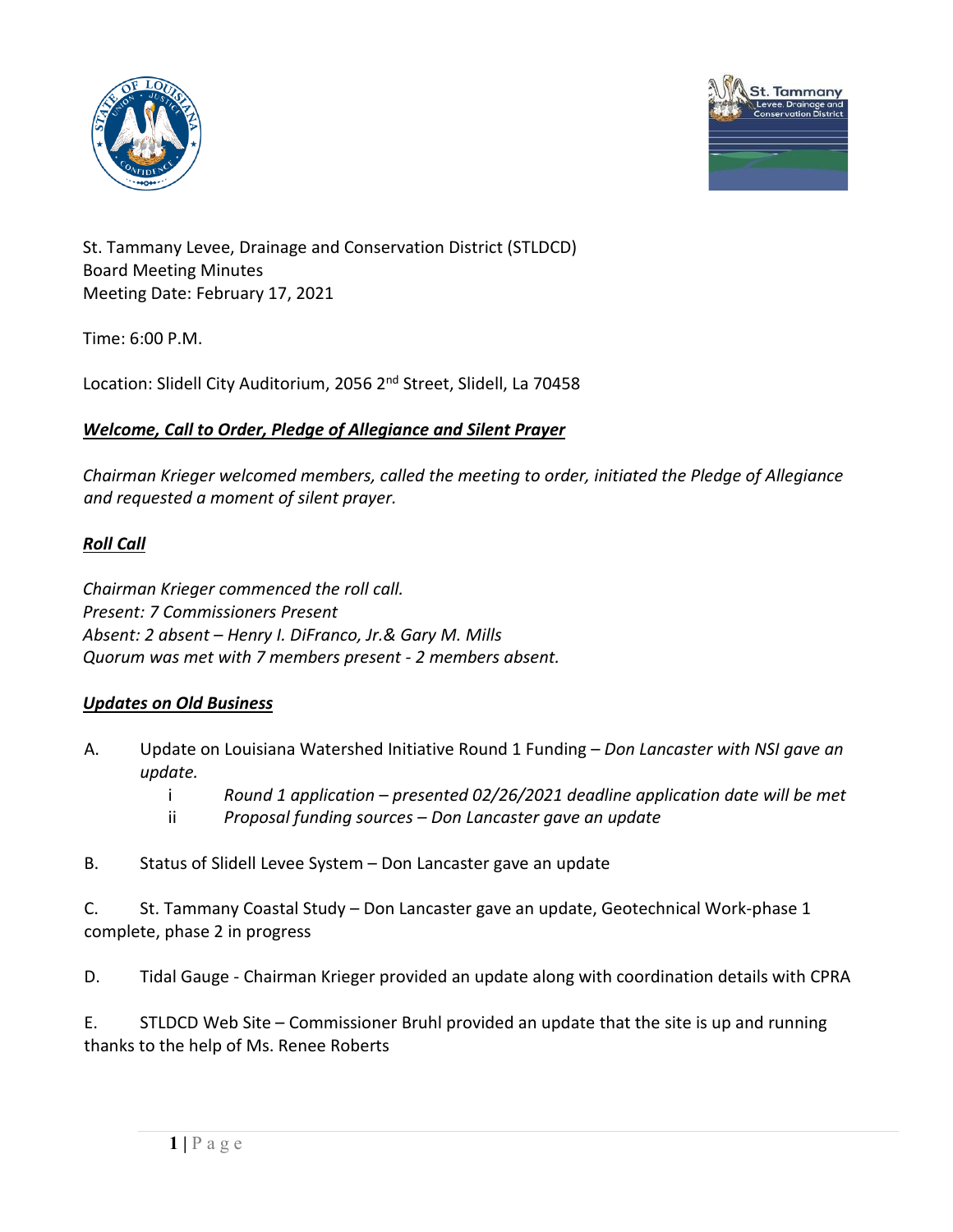# F. Public Comments – none

#### *New Business*

- A. *Michelle Cunningham – Duplantier, Hrapmann, Hogan and Maher, LLP CPAs – Ms. Cunningham provided a presentation on the services provided. A motion from commissioner McGovern to pass revised proposal and contract by STLDCD legal advisory, 2nd by Commissioner Morel. Motion passed unanimously.*
- B. *Update on USACE St. Tammany Feasibility Study Schedule – update provided by Chairman Krieger. 03/08/2021 stakeholder meeting scheduled, 07/16/2021 deadline date for USACE agency decision.*
- C. Stakeholder Meetings Chairman Krieger provided an update and summary of visit to *Terrebonne Hurricane Protection System. Informed public and commissioners of the upcoming education workshop to be led by the Terrebonne levee members. Planned for 1:00 pm 03/18/2021.*
- D. Public Comments clarification that the education would be open to the public and roll into the STLDCD monthly board meeting.

#### *Treasure's Report*

*Commissioner Krieger presented the previous month's financial report. January financial reports show the beginning balance of \$27,210.06. Check to DHHM in the amount of \$500.00 and cleared. A deposit of St. Tammany Parish reimbursement check in the amount of \$18,1301.19 The ending balance for January is \$45,030.05. A motion was made by Commissioner Faust and seconded by Commissioner Morel to approve/accept the financial report. The vote was unanimously approved. Commissioner, Treasurer Price recommended developing a draft finance committee to submit for board approval.* 

#### *Approval of Minutes*

*Commissioner Krieger presented the minutes from the January meeting for review and approval. A motion was made by Commissioner Faust to approve the minutes and seconded by Commissioner McGovern. The motion passed unanimously. There were no public comments.* 

# *Board Meeting Schedule*

*Chairman Krieger requested that the next STLDCD meeting be moved to March 18th, 2021 at the Slidell City Auditorium, 2056 2nd Street, Slidell, La 70458a at 2:30 p.m. Meeting will start at 2:30 pm to allow time for the education workshop which will start at 1:00 pm. Motion by Commissioner McGovern, 2nd by Commissioner Faust, motion passed unanimously.* 

*PUBLIC COMMENT - clarification that the education would be open to the public and roll into the STLDCD monthly board meeting.*